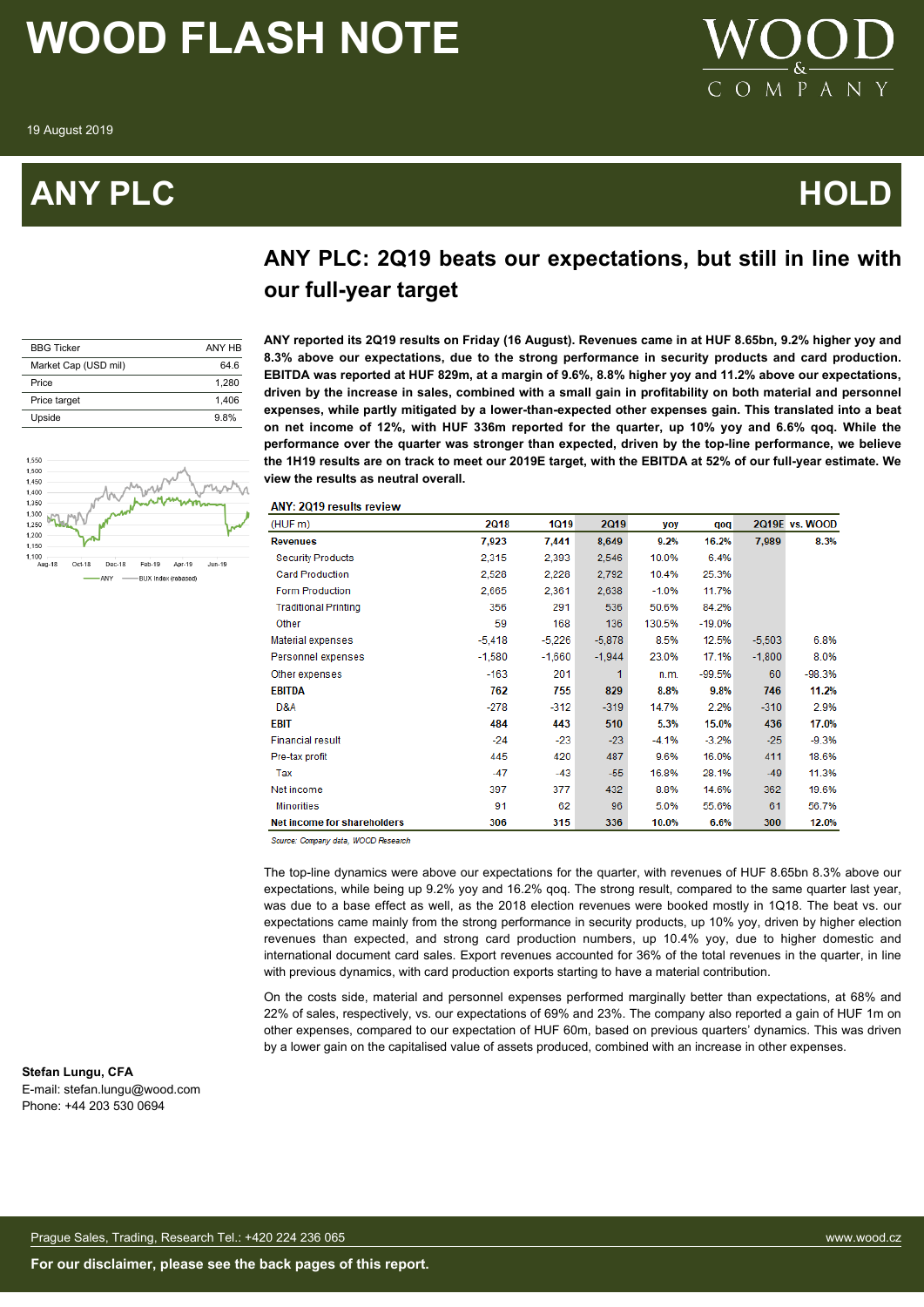

19 August 2019

#### ANY: 2Q19 operational results review

|                                    | <b>2Q18</b> | <b>1Q19</b> | <b>2Q19</b> | yoy            | qoq         |      | 2Q19E vs. WOOD |
|------------------------------------|-------------|-------------|-------------|----------------|-------------|------|----------------|
| <b>EBITDA</b> margin               | 9.6%        | 10.1%       | 9.6%        | $-0.03$ pp.    | $-0.56$ pp. | 9.3% | $0.25$ pp.     |
| <b>EBIT</b> margin                 | 6.1%        | 6.0%        | 5.9%        | $-0.21$ pp.    | $-0.06$ pp. | 5.5% | $0.44$ pp.     |
| Net Income margin                  | 5.0%        | 5.1%        | 5.0%        | $-0.02$ pp.    | $-0.07$ pp. | 4.5% | $0.47$ pp.     |
| Net Income for shareholders margin | 3.9%        | 4.2%        | 3.9%        | $0.03$ pp.     | $-0.35$ pp. | 3.8% | $0.13$ pp.     |
|                                    |             |             |             |                |             |      |                |
| Business lines as % of revenues    |             |             |             |                |             |      |                |
| <b>Security Products</b>           | 29%         | 32%         | 29%         | $0.22$ pp.     | $-2.72$ pp. |      |                |
| <b>Card Production</b>             | 32%         | 30%         | 32%         | $0.00pp$ .     | $0.02$ pp.  |      |                |
| <b>Form Production</b>             | 34%         | 32%         | 30%         | $-0.03$ pp.    | $-0.01$ pp. |      |                |
| <b>Traditional Printing</b>        | 4%          | 4%          | 6%          | $0.02$ pp.     | $0.02$ pp.  |      |                |
| Other                              | 1%          | 2%          | 2%          | $0.01pp$ .     | $-0.01$ pp. |      |                |
|                                    |             |             |             |                |             |      |                |
| <b>Export revenues</b>             | 2,823       | 2,616       | 3,134       | 11.0%          | 19.8%       |      |                |
| <b>Security Products</b>           | 161         | 148         | 180         | 11.8%          | 21.6%       |      |                |
| <b>Card Production</b>             | 276         | 321         | 516         | 87.0%          | 60.7%       |      |                |
| <b>Form Production</b>             | 2,278       | 2,033       | 2,333       | 2.4%           | 14.8%       |      |                |
| <b>Traditional Printing</b>        | 11          | 6           | 11          | 0.0%           | 83.3%       |      |                |
| Other                              | 97          | 108         | 94          | $-3.1%$        | $-13.0%$    |      |                |
|                                    |             |             |             |                |             |      |                |
| Export as % of total revenues      | 36%         | 35%         | 36%         | $0.60$ pp.     | $1.08pp$ .  |      |                |
| <b>Security Products</b>           | 7%          | 6%          | 7%          | $0.00$ pp.     | $0.01$ pp.  |      |                |
| Card Production                    | 11%         | 14%         | 18%         | $0.08$ pp.     | $0.04$ pp.  |      |                |
| Form Production                    | 85%         | 86%         | 88%         | $0.03pp$ .     | $0.02$ pp.  |      |                |
| <b>Traditional Printing</b>        | 3%          | 2%          | 2%          | $-0.01$ pp.    | $0.00$ pp.  |      |                |
| Other                              | 164%        | 64%         | 69%         | $-0.95$ pp.    | $0.05$ pp.  |      |                |
|                                    |             |             |             |                |             |      |                |
| Receivable days                    | 62          | 64          | 73          | 11             | 9           |      |                |
| Inventory days                     | 37          | 47          | 48          | 10             | 0           |      |                |
| Payable days                       | 42          | 47          | 44          | $\overline{2}$ | -3          |      |                |
| <b>Cash conversion cycle</b>       | 57          | 64          | 77          | 20             | 13          |      |                |

Source: Company data, WOOD Research

The company reported EBITDA of HUF 829m, 8.8% higher than the same quarter last year, and 11.2% above our expectations. The margin for the quarter was 9.6%, slightly better than our expectation of 9.3%, due to a better performance on material and personnel expenses. While the margin for the first half of the year, at 9.8%, is below our full-year target of 11%, in absolute terms, the EBITDA is on track to meet our full-year target, representing 52% in the year-to-date.

The net income for the quarter was reported at HUF 336m, up 10% yoy and 12% above our expectations, at a margin of 3.9%, in line with the same quarter last year and marginally above our expectations. Net income followed the EBITDA trend, with a slight erosion due to higher minorities, reported at HUF 96m, vs. our expectation of HUF 61m.

The cash conversion cycle has continued to deteriorated compared to previous quarters, with both receivables and inventory days increasing, to a total days of 77 vs. 64 in 1Q19, resulting in an increase in the leverage ratio to 2.2x net debt/EBITDA, from 2x in 1Q19 and 1.1x in the same quarter last year.





*Source: WOOD Research, company data*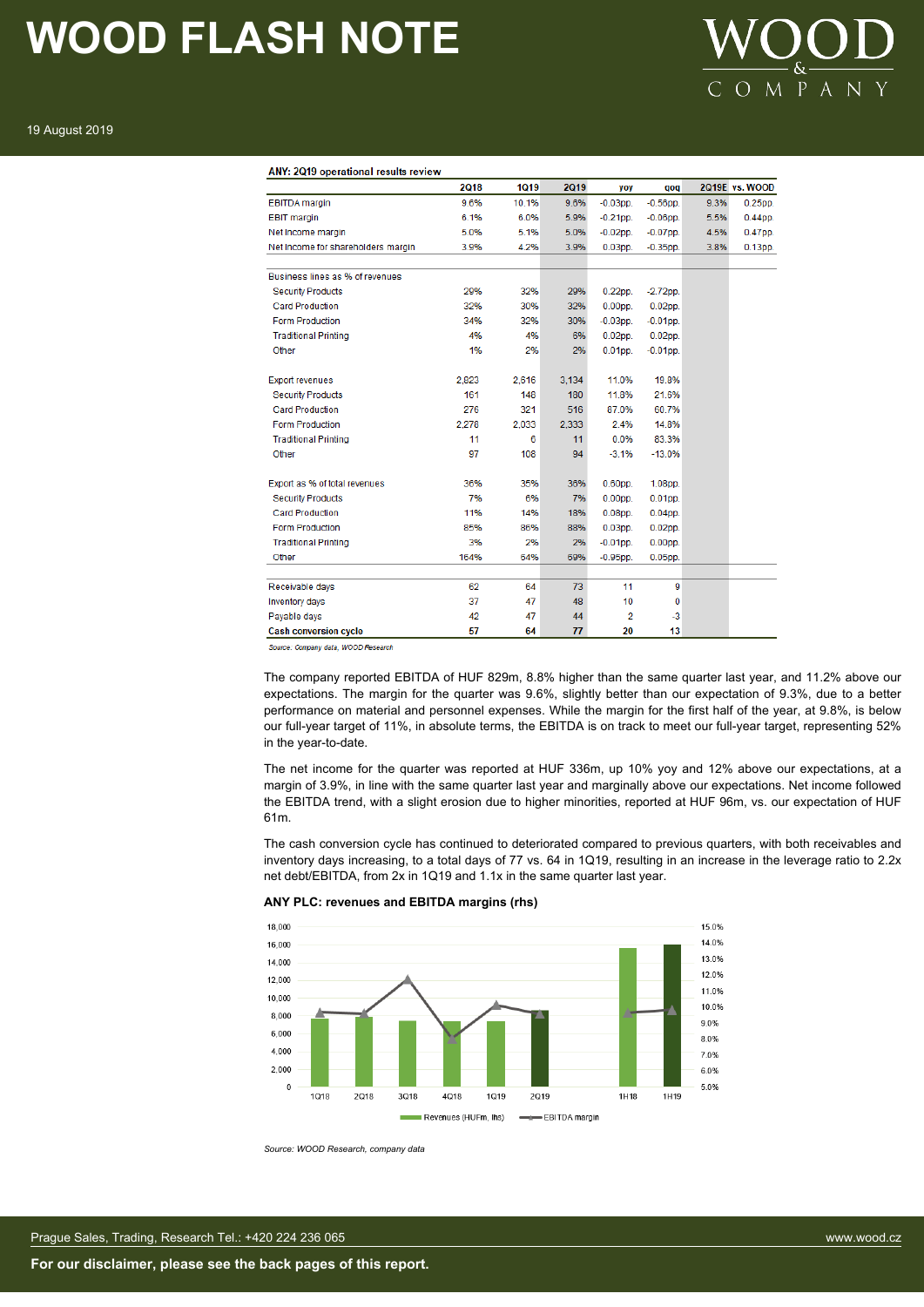

19 August 2019

| Year  | <b>Sales</b> | <b>EBITDA</b> | <b>EBIT</b> | Net income | <b>EPS</b> | P/E  | <b>EV/EBITDA</b> | <b>DPS</b> | <b>Dividend</b> |
|-------|--------------|---------------|-------------|------------|------------|------|------------------|------------|-----------------|
|       | (HUF m)      | (HUF m)       | (HUF m)     | (HUFm)     | (HUF)      | (x)  | (x)              | (HUF)      | yield           |
| 2016  | 24,911       | 2.977         | 1.969       | 1.202      | 81.3       | 13.2 | 6.6              | 65.0       | 6.1%            |
| 2017  | 26,181       | 3,068         | 1,998       | 1,040      | 70.3       | 19.0 | 8.3              | 84.0       | 6.3%            |
| 2018  | 30.527       | 2.986         | 1,853       | 1.140      | 77.1       | 16.9 | 8.2              | 79.0       | 6.1%            |
| 2019E | 27,830       | 3,049         | 1,931       | 1.243      | 84.0       | 15.5 | 8.3              | 78.1       | 6.0%            |
| 2020E | 27.247       | 3.060         | 1,926       | 1.190      | 80.5       | 16.2 | 8.3              | 84.0       | 6.4%            |
| 2021E | 28,204       | 3.290         | 2.139       | 1.321      | 89.3       | 14.6 | 7.7              | 80.5       | 6.2%            |

Prague Sales, Trading, Research Tel.: +420 224 236 065 www.wood.cz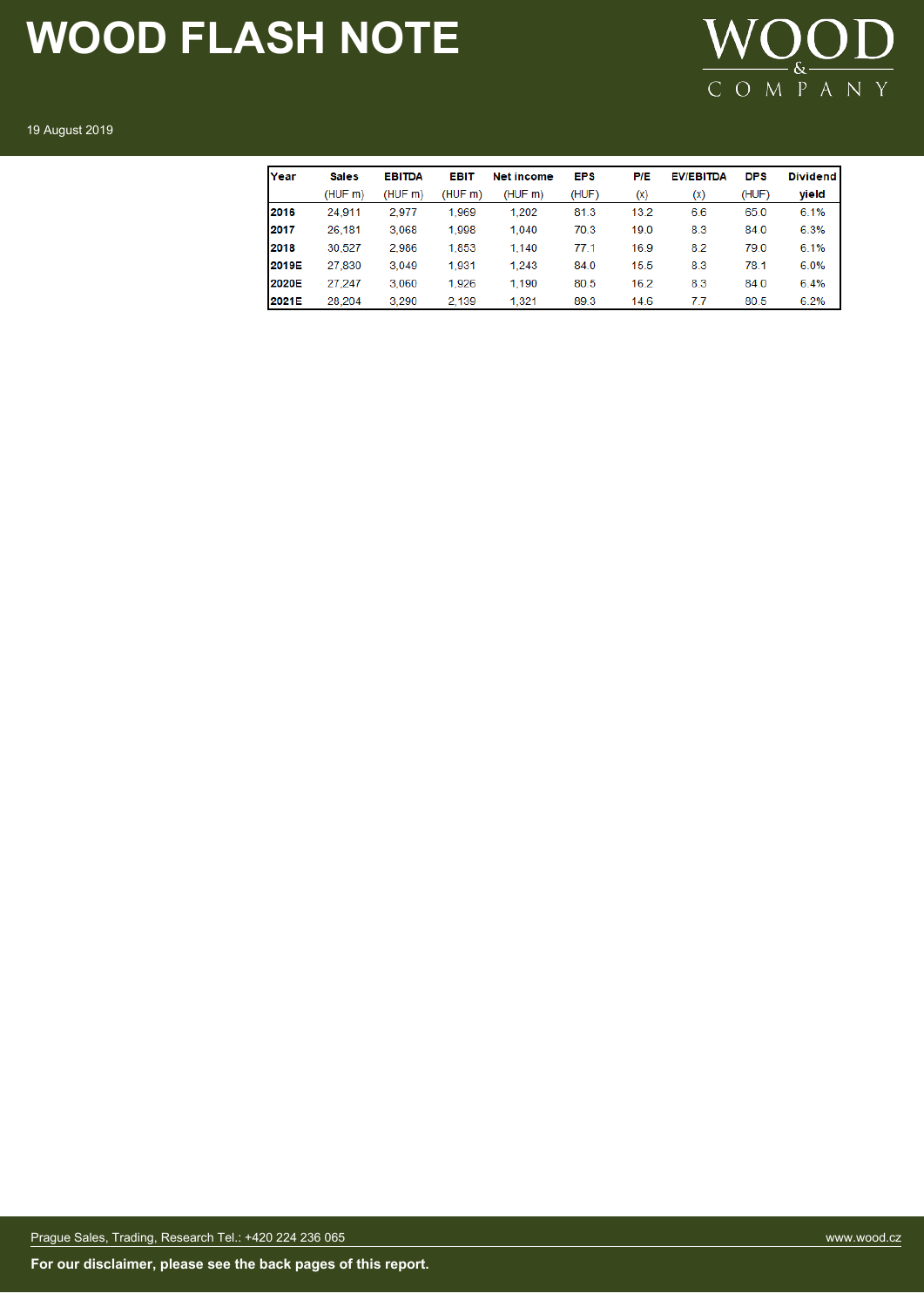

#### **DISCLAIMER**

#### **Important Disclosures**

This investment research is published by WOOD & Company Financial Services, a.s. ("WOOD&Co") and/or one of its branches who are authorised and regulated by the Czech National Bank (CNB) as Home State regulator and in Poland by the Polish Financial Supervision Authority (KNF), in Slovakia by the National Bank of Slovakia (NBS), in Italy by the Companies and Stock Exchange Commisssion (CONSOB) and in the UK by the Financial Conduct Authority (FCA) as Host State regulators.

*This research/commentary was prepared by the assignment of Budapest Stock Exchange Ltd. (registered seat: 1054 Budapest, Szabadság tér 7. Platina torony I. ép. IV. emelet; company registration number: 01-10-044764, hereinafter: BSE) under the agreement which was concluded by and between BSE and WOOD & Company Financial Services, a.s. (registered seat: námstí Republiky 1079/1a, 110 00 Praha 1, Czech Republic; company registration number: 265 03 808, hereinafter: Investment Service Provider).*

BSE shall not be liable for the content of this research/commentary, especially for the accuracy and completeness of the information therein and for the forecasts and conclusions: the Service Provider shall be solely liabl *these. The Service Provider is entitled to all copyrights regarding this research/commentary however BSE is entitled to use and advertise/spread it but BSE shall not modify its content.*

*This research/commentary shall not be qualified as investment advice specified in Point 9 Section 4 (2) of Act No. CXXXVIII of 2007 on Investment Firms and Commodity Dealers and on the Regulations Governing their Activities. Furthermore, this document shall not be qualified as an offer or call to tenders for the purchase, sale or hold of the financial instrument(s) concerned by the research/commentary.*

This investment research was completed on 18/08/2019 at 22:00 CET and disseminated on 19/08/2019 at 07:50 CET.

| WOOD&Co's rating and price target history for ANY PLC over the preceding 12-month period: |                               |            |           |  |  |  |
|-------------------------------------------------------------------------------------------|-------------------------------|------------|-----------|--|--|--|
| Date                                                                                      | Rating                        | Date       |           |  |  |  |
| 14/12/2017                                                                                | HOLD - initiation of coverage | 14/12/2017 | HUF 1,406 |  |  |  |

The meanings of recommendations made in WOOD&Co's investment research are as follows:

**BUY:** The stock is expected to generate total returns of over 15% during the next 12 months as measured by the price target.

**HOLD:** The stock is expected to generate total returns of 0-15% during the next 12 months as measured by the price target.

**SELL:** The stock is expected to generate a negative total return during the next 12 months as measured by the price target.

RESTRICTED: Financial forecasts, and/or a rating and/or a price target is restricted from disclosure owing to Compliance or other regulatory/legal considerations such as a blackout period or a conflict of interest.

**NOT RATED**: Suspension of rating after 30 consecutive weekdays where the current price vis-à-vis the price target has been out of the range dictated by the current BUY/HOLD/SELL rating.

**COVERAGE IN TRANSITION:** Due to changes in the Research team, the disclosure of a stock's rating and/or price target and/or financial information are temporarily suspended.

As of the end of the last calendar quarter, the proportion of all WOOD&Co's investment research vis-à-vis the proportion of subject companies that were investment banking clients over the previous 12 months is as follows:

|                                 | <b>BUY</b> | <b>HOLD</b>   | <b>SELL</b> | Restricted | <b>NOT RATED</b> | Coverage in transition |
|---------------------------------|------------|---------------|-------------|------------|------------------|------------------------|
| <b>Equity Research Coverage</b> | 49%        | 44%           | co.<br>b%   |            | n.a              | 10/<br>1/0             |
| <b>IB Clients</b>               | , 70       | $\frac{1}{2}$ | n.a.        | $\sqrt{2}$ | n.a.             | n.a.                   |

Any prices of financial instruments quoted in this investment research are taken as of the previous day's market close on the home market unless otherwise stated.

Details of the methodologies used to determine WOOD&Co's price targets and risk assessment related to the achievement of the targets are outlined throughout the most recent substantive report/note on the subject company.

It should be assumed that the risks and valuation methodology presented in daily news or flash notes, and not changing WOOD&Co's estimates or ratings, are as set out in the most recent substantive research report/note on the subject company and can be found on our website at **[https://research.wood.com](https://research.wood.com/)**.

WOOD&Co's policy is to update investment research as it deems appropriate, based on developments in the subject company, sector or market that may have a material impact on the views or opinions stated in the investment research.

#### **WOOD Research Disclosures (as of 19 August 2019)**

|                                   | <b>Disclosures</b>  |
|-----------------------------------|---------------------|
| Company<br><b>Alior Bank</b>      |                     |
| AmRest                            | 5<br>$\overline{5}$ |
| ANY Security Printing Company PLC | $\overline{5}$      |
| Banca Transilvania                | 5                   |
| <b>Bank Handlowy</b>              | 5                   |
|                                   |                     |
| <b>Bank Millennium</b>            | 5                   |
| <b>Bank of Cyprus</b>             | 4                   |
| <b>Bank of Georgia</b>            | 6                   |
| <b>Benefit Systems</b>            | $\overline{2}$      |
| Bogdanka                          | 5                   |
| <b>BRD</b>                        | 5                   |
| <b>Bucharest Stock Exchange</b>   | $\overline{5}$      |
| Santander Bank Polska             | 5                   |
| ccc                               | 5                   |
| <b>CD Projekt</b>                 | 5                   |
| CEZ                               | 5                   |
| Clech                             | 5                   |
| CME                               | 5                   |
| <b>Cyfrowy Polsat</b>             | 5                   |
| Dino                              | 5                   |
| <b>DO&amp;CO</b>                  | 5                   |
| Electrica                         | 5                   |
| Enea                              | 5                   |
| Energa                            | 5                   |
| <b>Erste Group Bank</b>           | 5                   |
| Eurobank                          | $\overline{a}$      |
| Eurocash                          | 2, 4, 5             |
| Famur                             | 1, 2, 3             |
| Fortuna                           | 5                   |
| <b>Fondul Proprietatea</b>        | 4, 5                |
| <b>Getin Noble Bank</b>           | $\overline{5}$      |
| <b>Graphisoft Park</b>            | 5                   |
| GTC                               | 5                   |
| <b>ING BSK</b>                    | 5                   |
| <b>Inter Cars</b>                 | 5                   |
| <b>JSW</b>                        | 5                   |
| Kazatomprom                       | 5                   |
| Kernel                            | 5                   |
| Kety                              | 5                   |
|                                   |                     |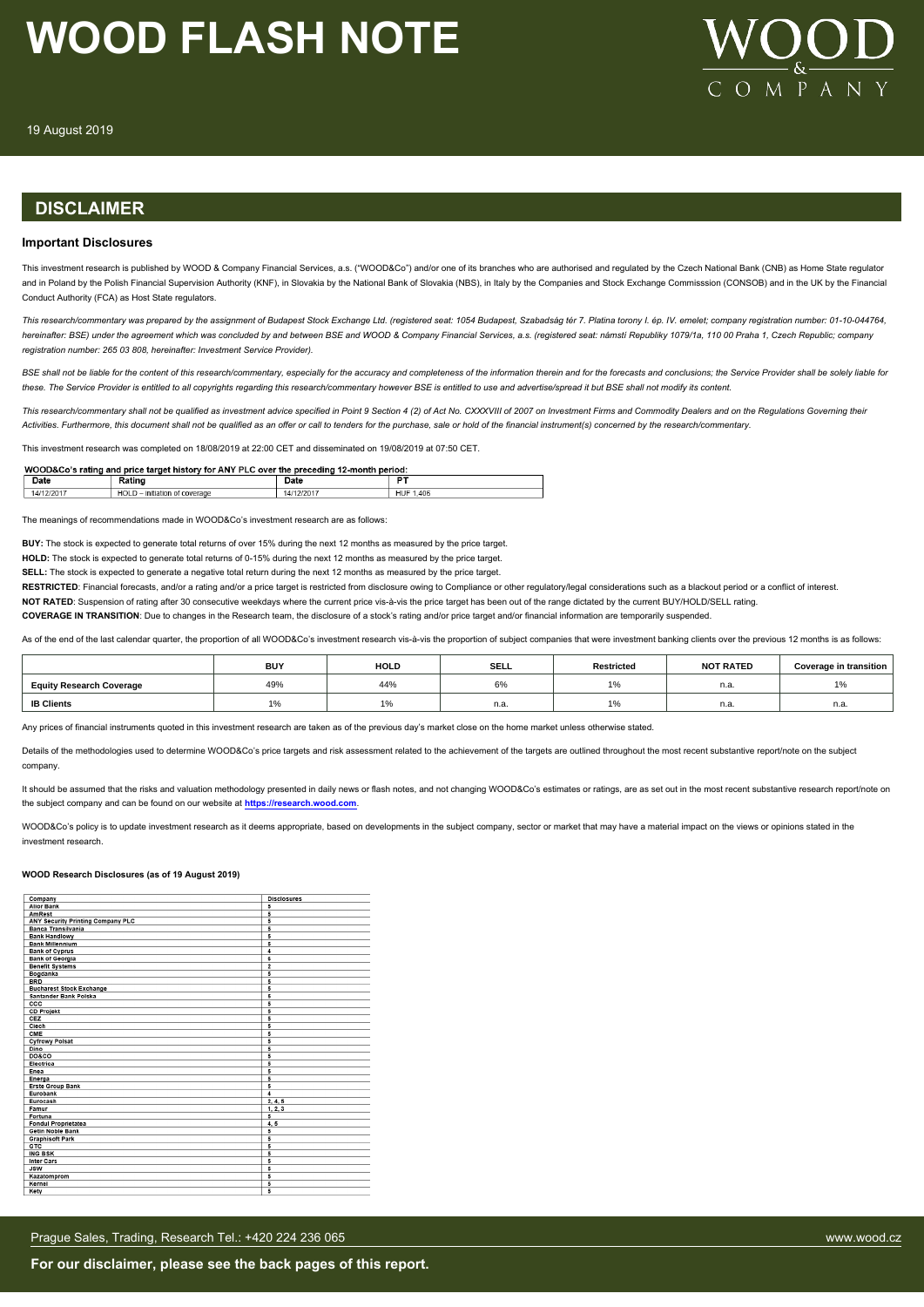

#### 19 August 2019

| <b>KGHM</b>              | 5          |
|--------------------------|------------|
| Kofola CS                | 1, 2, 3, 5 |
| Komercni                 | 4,5        |
| Kruk                     | 5          |
| Lotos                    | 5          |
| LPP                      | 5          |
| mBank                    | 5          |
| MedLife                  | 2, 4       |
| <b>MONETA Money Bank</b> | 5          |
| <b>NLB Group</b>         | 1, 2, 3    |
| O2 Czech Republic        | 4, 5       |
| <b>OMV Petrom</b>        | 5          |
| Orange PL                | 5          |
| Pekao                    | 4,5        |
| PGE                      | 5          |
| <b>PGNIG</b>             | 5          |
| <b>Philip Morris CR</b>  | 5          |
| PKN Orlen                | 5          |
| PKO BP                   | 4, 5       |
| PKP Cargo                | 5          |
| <b>Purcari Wineries</b>  | 4          |
| PZU                      | 4.5        |
| Romgaz                   | 5          |
| Santander Bank Polska    | 5          |
| <b>Siauliu Bankas</b>    | 4,6        |
| $SIF-1$                  | 2, 4       |
| Tauron                   | 5          |
| <b>Transelectrica</b>    | 5          |
| Transgaz                 | 5          |
| Warsaw Stock Exchange    | 5          |

#### **Description**

- 1 The company currently is, or in the past 12 months was, a client of WOOD & Co or any of its affiliates for the provision of corporate finance/investment banking services.
- 2 In the past 12 months, WOOD & Co or any of its affiliates have received compensation for corporate finance/investment banking services from the company
- 3 In the past 12 months, WOOD & Co or any of its affiliates have been lead manager or co-lead manager of a publicly disclosed offer of the company's financial instruments.
- In the past 12 months, WOOD & Co or any of its affiliates have acted as broker to the company
- WOOD & Co or any of its affiliates are market maker(s) or liquidity provider(s) in relation to financial instruments of the company.
- 6 In the past 12 months, WOOD & Co or any of its affiliates have provided to the company any services set out in Sections A and B or Annex I to the Directive 2014/65/EU of the European Parliament and of the Council, other than services listed under points 1, 3, 4 or 5 above, or received compensation for such services from the company.
- 7 The authoring analyst or any individual involved in the preparation of this investment research have purchased/received shares in the company prior to a public offering of those shares; and the price at which they were acquired along with the date of acquisition are disclosed above.
- 8 The authoring analyst or any individual involved in the preparation of this investment research has a direct ownership position in securities issued by the company.
- 9 A partner, director, officer, employee or agent of WOOD & Co and its affiliates, or a member of his/her household, is an officer, or director, or serves as an advisor or board member of the company.
- 10 WOOD & Co or its affiliates hold a net long or short position exceeding the threshold of 0,5% of the total issued share capital of the company, calculated in accordance with Artcle3 of Regulation (EU) No 236/2012 and with Chapters III and IV of Commission Delegated Regulation (EU) No 918/2012.
- 11 The company owns more than 5% of the total issued share capital in WOOD & Co or any of its affiliates.
- The authoring analysts who are responsible for the preparation of this investment research have received (or will receive) compensation based upon (among other factors) the overall profits of WOOD&Co, which includes corporate finance/investment banking, sales and trading and principal trading revenues. However, such authoring analysts have not received, and will not receive, compensation that is directly based

upon or linked to one or more specific activities, or to recommendations contained in the investment research. One factor in equity research analyst compensation is arranging corporate access events/meetings between institutional clients and the management teams of covered companies (with the company management being more likely to participate when the analyst has a positive view of the company)

WOOD&Co and its affiliates may have a corporate finance/investment banking or other relationship with the company that is the subject of this investment research and may trade in any of the designated<br>investments mentioned employees (other than the authoring analyst(s) who prepared this investment research) may at any time have a long or short position in any such designated investments, related designated investments or in options, futures or other derivative instruments based thereon.

WOOD&Co manages conflicts of interest arising as a result of preparation and publication of research through its use of internal databases, notifications by the relevant employees and Chinese Walls as monitored by Compliance. For further details, please see our website at **https://www.wood.cz/mifid-information/**.

The information contained in this investment research has been compiled by WOOD&Co from sources believed to be reliable, but (with the exception of the information about WOOD&Co) no representation or warranty, express or implied, is made by WOOD&Co, its affiliates or any other person as to its fairness, accuracy, completeness or correctness. WOOD&Co has not independently verified the facts, assumptions, and estimates contained herein. All estimates, opinions and other information contained in this investment research constitute WOOD&Co' judgement as of the date of this investment research, are subject to change without notice and are provided in good faith but without legal responsibility or liability.

WOOD&Co salespeople, traders, and other professionals may provide oral or written market commentary or trading strategies to our clients and our proprietary trading desk that reflect opinions that are contrary to the opinions expressed in this investment research. WOOD&Co's affiliates, proprietary trading desk and investing businesses may make investment decisions that are inconsistent with the recommendations or views expressed in this investment research.

This investment research is provided for information purposes only and does not constitute or form part of an offer or invitation or solicitation to engage in investment activity or to buy or sell any designated investments discussed herein in any jurisdiction. As a result, the designated investments discussed in this investment research may not be eligible for offer or sale in some jurisdictions. This investment research is not, and under no circumstances should be construed as, a solicitation to act as a securities broker or dealer in any jurisdiction by any person or company that is not legally permitted to carry on the business of a securities broker or dealer in that jurisdiction.

This investment research is prepared for general circulation to WOOD&Co's clients and does not have regard to the investment objectives, financial situation or particular needs of any particular person. Investors should consider this report as only a single factor in making their investment decision and obtain advice based on their own individual circumstances before making an investment decision. To the fullest extent permitted by law, none of WOOD&Co, its affiliates or any other person accepts any liability whatsoever for any direct or consequential loss arising from or in connection with the use of this investment research.

#### **For United Kingdom or European Residents:**

This investment research is only for persons who are eligible counterparties or professional clients within the meaning of Directive 2014/65/EU of the European Parliament and of the Cpinsil of 15 May 2014 on markets in financial instruments and amending Directive 2002/92/EC and Directive 2011/61/EU and is exempt from the general restrictions in section 21 of the Financial Services and Markets Act 2000 (or any analogous legislation) on the communication of invitations or inducements to engage in investment activity on the grounds that it is being distributed in the United Kingdom only to persons of a kind described in Article 19(5) (Investment Professionals) and 49(2) (High Net Worth companies, unincorporated associations etc) of the Financial Services and Markets Act 2000 (Financial Promotion) Order 2005 (as amended). It is not intended to be distributed or passed on, directly or indirectly, to any other class of persons. This material is not for distribution in the United Kingdom or Europe to retail clients, as defined under the rules of the Financial Conduct Authority.

#### **For United States Residents:**

This investment research distributed in the United States by WOOD&Co, and in certain instances by Brasil Plural Securities LLC ("Brasil Plural"), a U.S registered broker dealer, only to "major U.S. institutional investors", as defined under Rule 15a-6 promulgated under the U.S. Securities Exchange Act of 1934, as amended, and as interpreted by the staff of the U.S. Securities and Exchange Commission ("SEC"). This investment research is not intended for use by any person or entity that is not a major U.S institutional investor. If you have received a copy of this research and are not a major U.S institutional investor, you are instructed not to read, rely on or reproduce the contents hereof, and to destroy this research or return it to WOOD&Co or to Brasil Plural. Analyst(s) preparing this report are employees of WOOD&Co who are resident outside the United States and are not associated persons or employees of any U.S. registered broker-dealer. Therefore the analyst(s) are not be subject to Rule 2711 of the Financial Industry Regulatory Authority ("FINRA") or to Regulation AC adopted by SEC which, among other things, restrict communications with a subject company, public appearances and personal trading in securities by a research analyst. Any major U.S Institutional investor wishing to effect transactions in any securities referred to herein or options thereon should do so by contacting a representative of Brasil Plural. Brasil Plural is a broker-dealer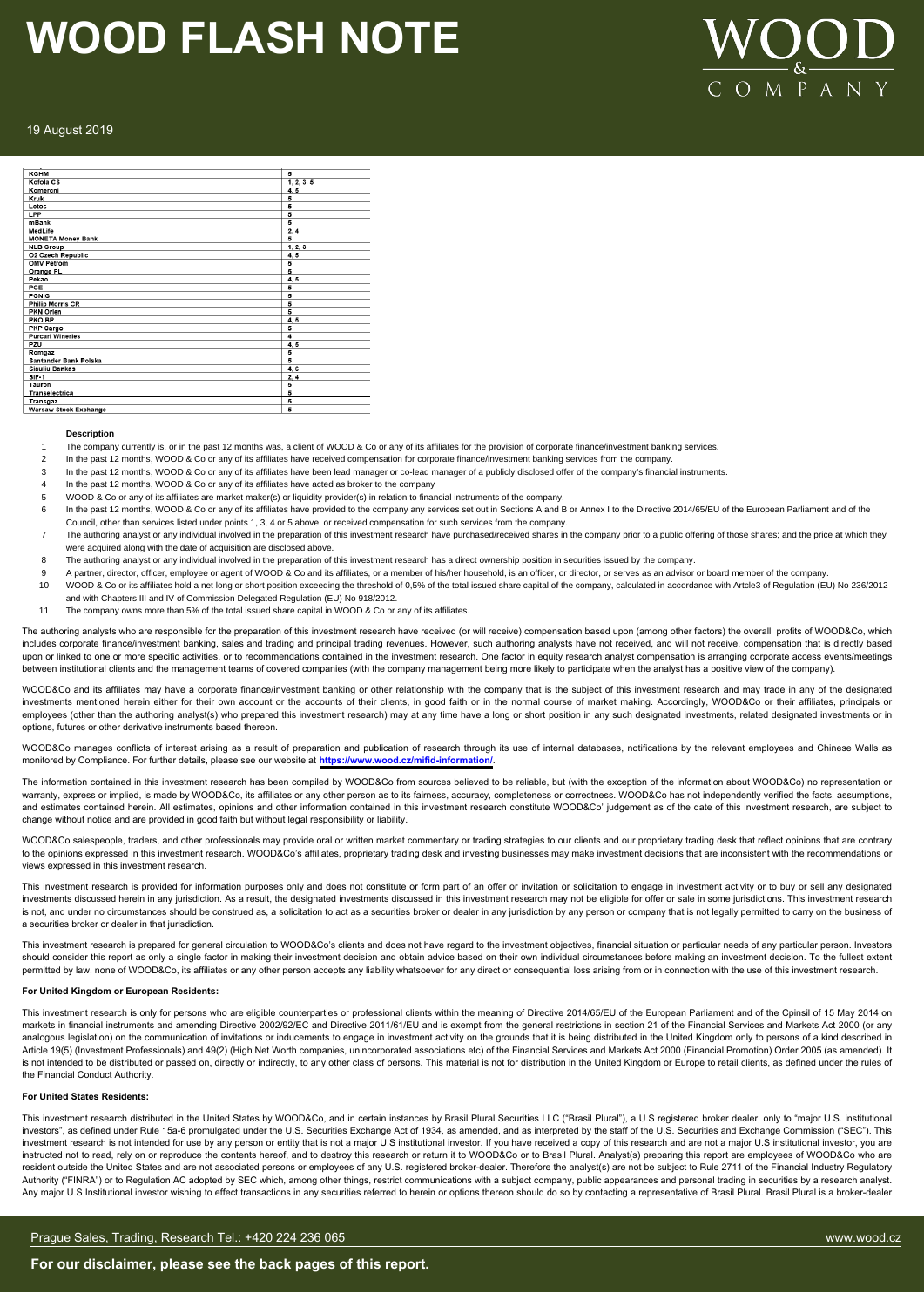

19 August 2019

registered with the SEC and a member of FINRA and the Securities Investor Protection Corporation. Its address is 545 Madison Avenue, 8th Floor, New York, NY 10022 and its telephone number is 212-388-5613. WOOD&Co is not affiliated with Brasil Plural or any other U.S registered broker-dealer.